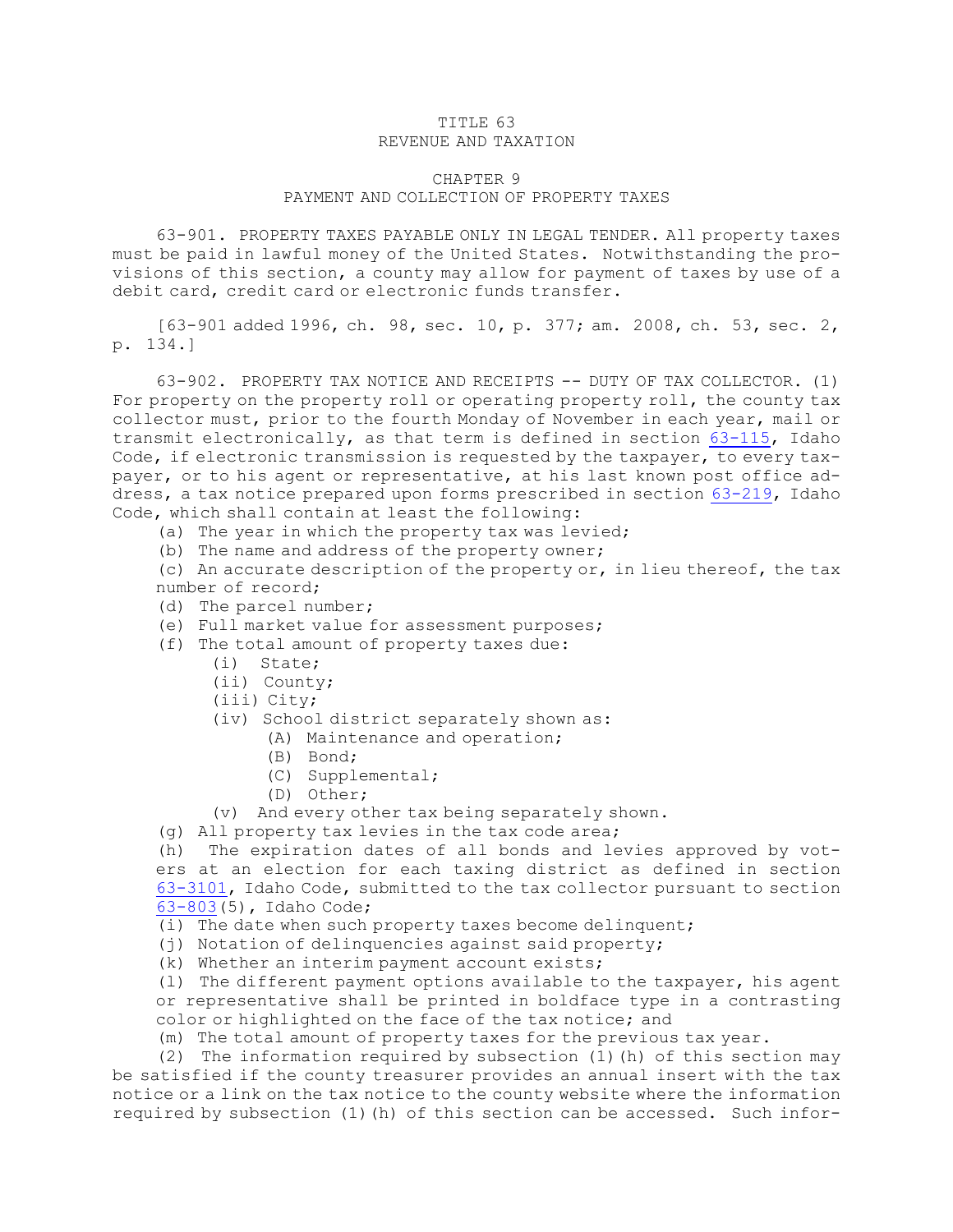mation must be archived on the county website. In addition to including the link to the county website, the county treasurer may also include on the tax notice <sup>a</sup> quick response code to access the information required by subsection (1)(h) of this section.

(3) The tax notices shall be numbered consecutively and the numbers must be entered upon all property rolls.

(4) Tax notices prepared in tax code area format shall state that levy sheets are available to the public.

(5) Levy sheets shall list the total property tax levy for each taxing district or taxing jurisdiction and the total in each tax code area.

(6) If the taxpayer is one other than the equitable titleholder, such as an escrowee, trustee of trust deed or other third party, the taxpayer shall deliver to the equitable titleholder <sup>a</sup> statement of the total amount of property taxes billed, on or before the second Monday of December.

(7) The tax collector in each county of the state is authorized to destroy all duplicate property tax receipts and microfilm of tax receipts on file in his office as they reach ten (10) years old. Property tax receipts may be destroyed if information has been replicated in other storage media.

(8) Computer and data processing routines for completion of all phases of the property tax roll procedures may be utilized with the responsibility for completion of each office's statutory duties to remain under the supervision of that office. Wherever the designation "property roll" appears within [title](https://legislature.idaho.gov/statutesrules/idstat/Title63/) 63, Idaho Code, data processing or computer procedures and forms may be substituted as permanent records.

(9) The county tax collector must, as soon as possible after the subsequent or missed property roll is delivered to him from the county auditor, mail or transmit electronically, if electronic transmission is requested by the taxpayer, <sup>a</sup> notice to every taxpayer listed on the subsequent or missed property roll, or to his agent or representative. The notice shall conform as nearly as possible to the notice required for property listed on the property roll.

(10) Failure to mail or transmit electronically, if electronic transmission is requested by the taxpayer, such property tax notice, or receipt of said notice by the taxpayer, shall not invalidate the property taxes, or any proceedings in the collection of property taxes, or any proceedings in the foreclosure of property tax liens.

(11) No charge, other than property taxes, shall be included on <sup>a</sup> tax notice unless the entity placing such charge has received approval from the board of county commissioners to place such charge on the tax notice and such entity:

(a) Has the authority by law to place <sup>a</sup> lien on property; and

(b) Has the authority to certify such charge to the auditor; and

(c) Is required to collect such charge in the same manner provided by

law for the collection of real and personal property taxes.

(12) If <sup>a</sup> taxpayer requests to receive <sup>a</sup> tax notice electronically, the request must be made on <sup>a</sup> form provided by the county tax collector.

[63-902, added 1996, ch. 98, sec. 10, p. 377; am. 1997, ch. 117, sec. 33, p. 331; am. 1997, ch. 241, sec. 1, p. 701; am. 2006, ch. 322, sec. 1, p. 1021; am. 2014, ch. 14, sec. 1, p. 21; am. 2020, ch. 215, sec. 1, p. 637; am. 2021, ch. 327, sec. 2, p. 1002.]

63-903. WHEN PAYABLE. (1) All property taxes extended on the property and operating property rolls shall be due and payable in full to the tax col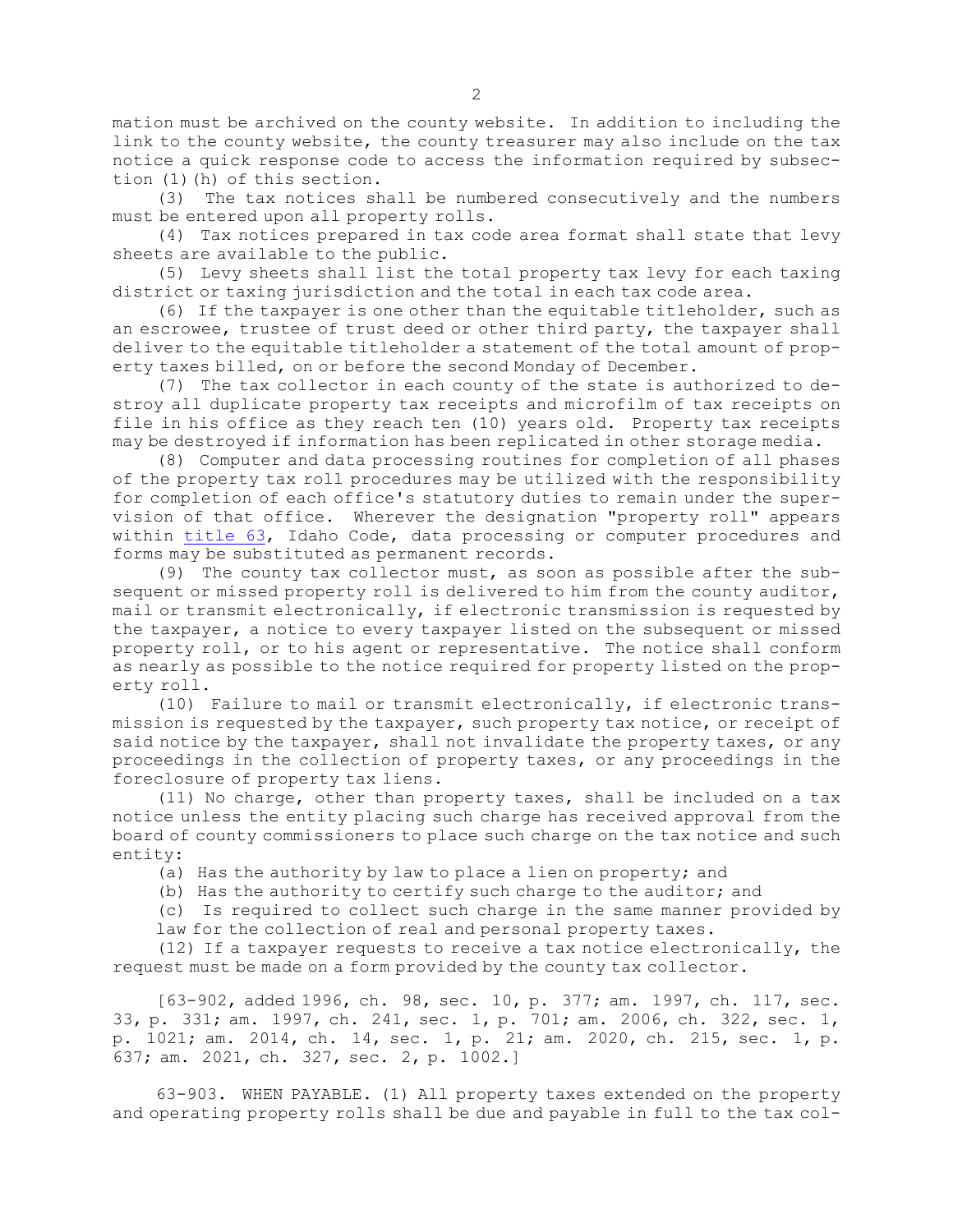lector without late charges and interest on or before December 20 of the year in which the property taxes are levied. The property taxes may be paid in full or paid in two (2) halves, the first half on or before December 20 with <sup>a</sup> grace period extending to June 20 for the second half if the first half is totally paid.

(2) Any portion of <sup>a</sup> property tax may be paid at any time, but nothing in this section shall excuse costs, interest or late charges pursuant to section [63-1002](https://legislature.idaho.gov/statutesrules/idstat/Title63/T63CH10/SECT63-1002), Idaho Code.

(3) If the first one-half (1/2) is not totally paid on or before December 20, late charges as defined in section [63-201](https://legislature.idaho.gov/statutesrules/idstat/Title63/T63CH2/SECT63-201), Idaho Code, and interest as provided in section [63-1001](https://legislature.idaho.gov/statutesrules/idstat/Title63/T63CH10/SECT63-1001), Idaho Code, shall be assessed. If the first one-half  $(1/2)$  of the property tax has been paid in part, late charges and interest shall be calculated on the remaining first half tax due.

(4) If the second one-half (1/2) is not totally paid on or before June 20, late charges as defined in section [63-201](https://legislature.idaho.gov/statutesrules/idstat/Title63/T63CH2/SECT63-201), Idaho Code, and interest as provided in section [63-1001](https://legislature.idaho.gov/statutesrules/idstat/Title63/T63CH10/SECT63-1001), Idaho Code, shall be assessed. If the second one-half (1/2) has been paid in part, late charges and interest shall be calculated on the remaining property tax due.

(5) Property taxes on the subsequent or missed property roll shall be billed within thirty (30) days after delivery of the property roll to the county tax collector or as otherwise provided. The tax collector shall notify the property owner of the property taxes due without delay after delivery of the property roll. Delinquency occurs if the tax remains unpaid thirty (30) days after the bills are mailed. Late charges as defined in section [63-201](https://legislature.idaho.gov/statutesrules/idstat/Title63/T63CH2/SECT63-201), Idaho Code, and interest as provided in section [63-1001](https://legislature.idaho.gov/statutesrules/idstat/Title63/T63CH10/SECT63-1001), Idaho Code, shall be assessed in the same manner as all other property taxes.

(6) All property taxes and fees, together with any costs, late charges and interest collected by the county tax collector shall be remitted to the county auditor as provided in section [63-1201](https://legislature.idaho.gov/statutesrules/idstat/Title63/T63CH12/SECT63-1201), Idaho Code.

(7) Payment of any current property taxes shall not invalidate any proceeding in the collection of <sup>a</sup> delinquency.

[63-903 added 1996, ch. 98, sec. 10, p. 378; am. 2018, ch. 69, sec. 1, p. 164.]

63-904. SPECIAL PROVISIONS FOR COLLECTION OF PROPERTY TAXES ON PER-SONAL PROPERTY. (1) If <sup>a</sup> personal property owner fails to make timely payment on the first one-half (1/2) provided for, the unpaid portion of the entire tax shall immediately become due and payable and <sup>a</sup> late charge as provided in section [63-201](https://legislature.idaho.gov/statutesrules/idstat/Title63/T63CH2/SECT63-201), Idaho Code, and interest as provided in section [63-1001](https://legislature.idaho.gov/statutesrules/idstat/Title63/T63CH10/SECT63-1001), Idaho Code, on the unpaid portion of the first half shall be added. Interest shall be calculated from January 1 of the year following the year for which the taxes were assessed.

(2) All personal property taxes are due and payable upon demand. If no demand is made, taxes may be paid in part or in full until the tax collector issues <sup>a</sup> warrant of distraint for collection of said taxes.

(3) Whenever the county assessor notifies the tax collector of personal property that has been listed on <sup>a</sup> property roll, the tax collector may demand immediate payment of any property taxes due from the owner. Property taxes due shall be calculated using the previous year's levies, unless current year's levies are known.

(4) In lieu of demanding immediate payment of property taxes due, the county tax collector may require <sup>a</sup> surety bond adequate to secure the payment and collection of property taxes that may be due to that county.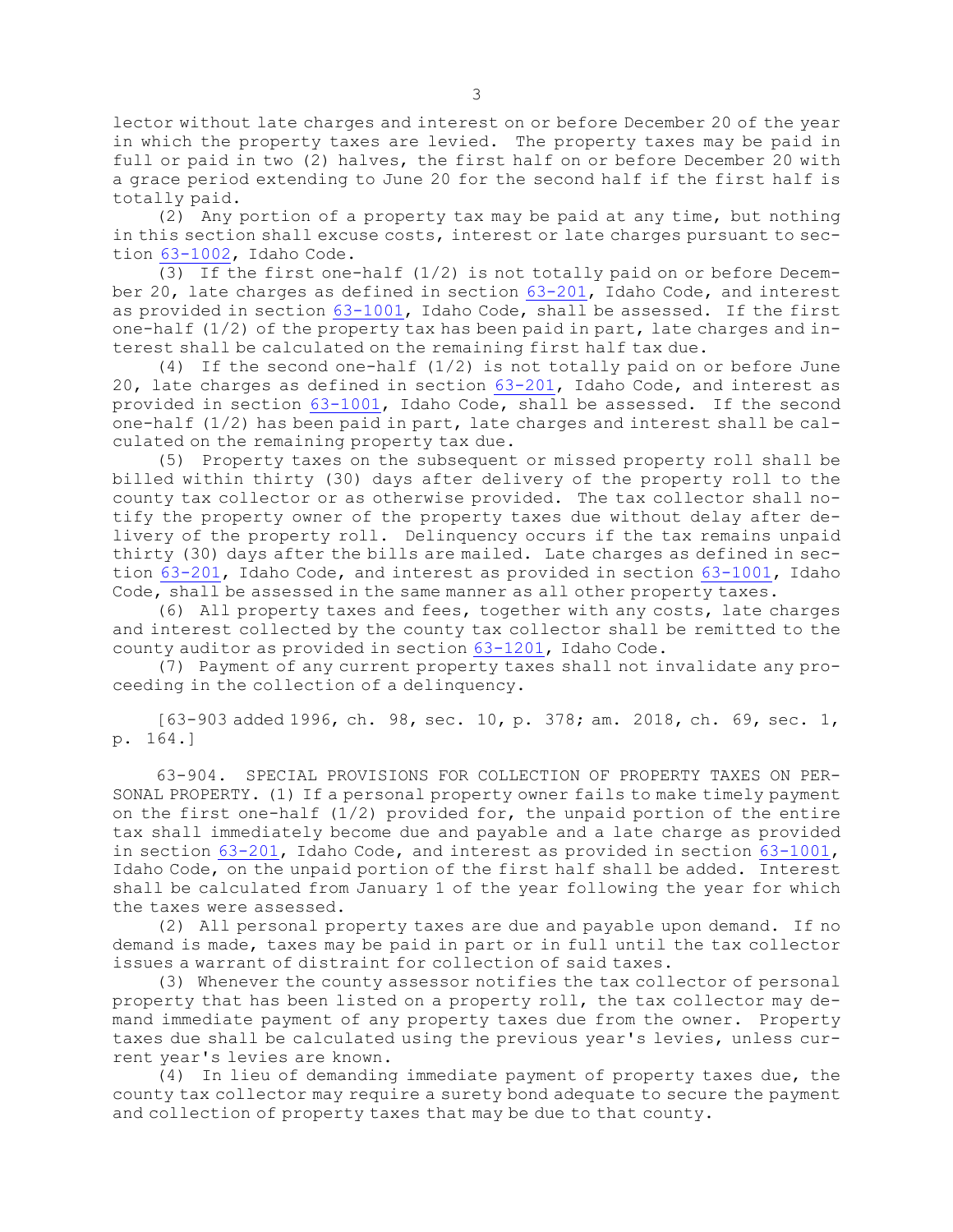(5) In the event <sup>a</sup> taxpayer is unable to pay his personal property tax due on or before December 20, he may appeal to the county commissioners prior to the property tax becoming delinquent. If sufficient information is given to satisfy the county commissioners that the property taxes will be paid, the county commissioners may grant an extension of time for the payment of the property taxes, late charges and interest, not to exceed four (4) months. <sup>A</sup> warrant of distraint shall not be issued until the expiration of the extended time. No extensions shall be granted on the second one-half (1/2) of the property tax.

[63-904 added 1996, ch. 98, sec. 10, p. 379; am. 2022, ch. 225, sec. 3, p. 744.]

63-905. RECEIPT FOR PROPERTY TAXES PAID. Upon payment of property taxes, the tax collector shall issue <sup>a</sup> receipt if requested by the taxpayer. The record of payment must show the date paid and the amount of payment. If the taxpayer is other than the equitable titleholder, such as an escrowee, trustee of trust deed or other third party, the taxpayer shall, upon request of the equitable titleholder, deliver to the equitable titleholder <sup>a</sup> receipt of property taxes paid. In the event payment is mailed to the tax collector, the cancelled check may serve as <sup>a</sup> receipt.

[63-905 added 1996, ch. 98, sec. 10, p. 379.]

63-906. INTERIM PAYMENT ACCOUNT -- RECEIPT FOR DEPOSITS. Any person, upon application to the tax collector, may establish <sup>a</sup> payment schedule to allow payments including, but not limited to, monthly or quarterly, in amounts of at least twenty-five dollars (\$25.00) or the balance owing, to be accumulated toward the payment of current or future real or personal property taxes.

(1) The tax collector shall issue <sup>a</sup> numbered receipt consisting of:

- (a) Date deposited;
- (b) Name and address of person making deposit;
- (c) The amount of payment; and

(d) Account identification number or parcel number or legal description.

(2) The county shall pay no interest on any interim payment receipts, and the amount so deposited cannot be withdrawn by the depositor. Such receipts shall not invalidate any proceedings in the collection of property taxes, or in the issuance of any delinquency or any proceedings in the foreclosure of tax liens.

(3) The payment shall be posted to the roll when the current property tax becomes due.

(4) The tax collector may return to the depositor any moneys deposited in excess of the amount necessary to satisfy the tax lien if the payment schedule is not maintained.

(5) The tax collector shall be held accountable for all moneys received under this subsection and shall be liable on his official bond for the custody and safekeeping of such moneys, except as to what may be on deposit in designated depositories under the provisions of the public depository law, which is hereby made applicable to such deposits.

[63-906 added 1996, ch. 98, sec. 10, p. 380; am. 2006, ch. 322, sec. 2, p. 1022.]